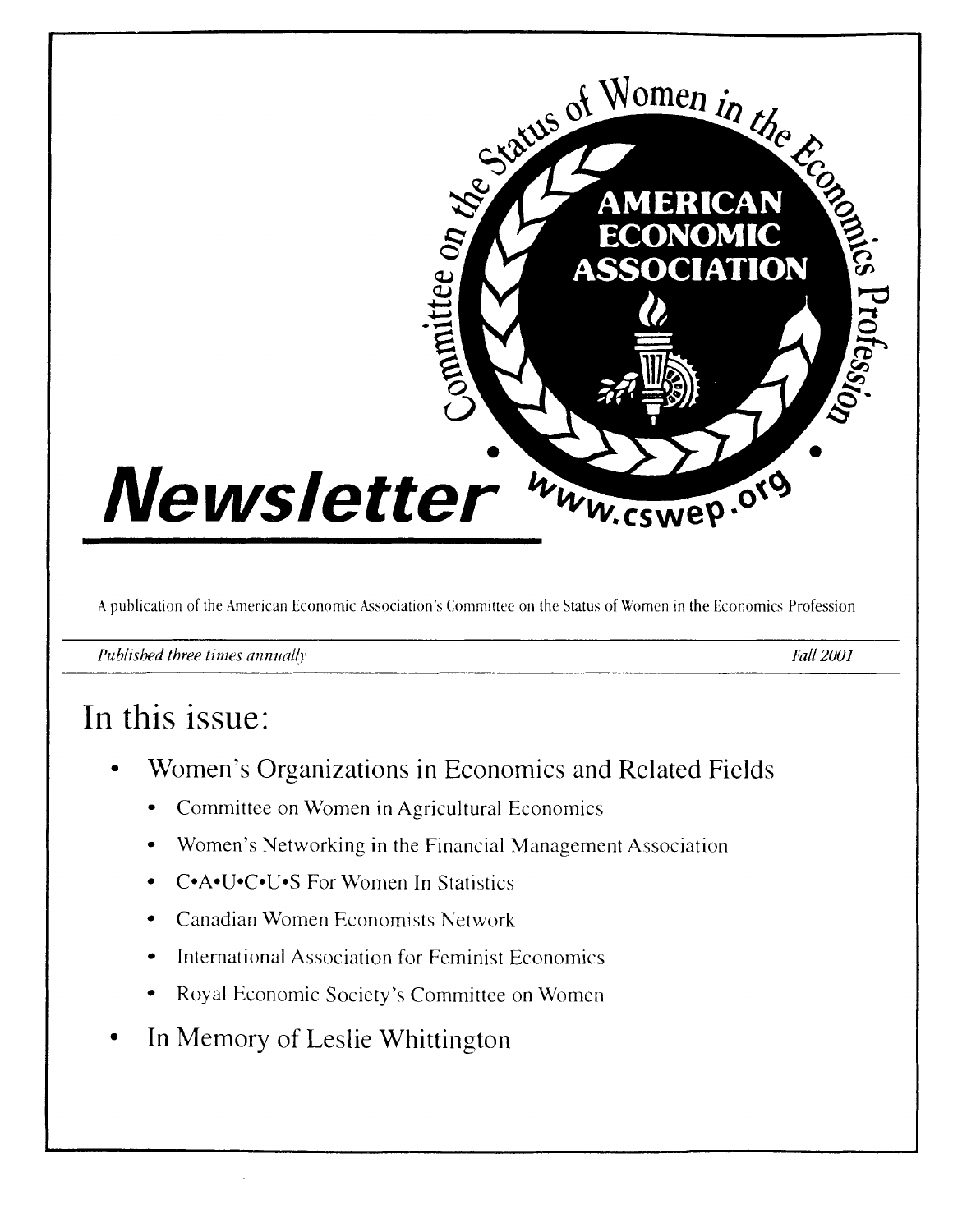# **CSWEP** Newsletter

### Directory of CSWEP **Board Members**

Joan G. Haworth, Chair<br>Economic Research Services, Inc. From The Research<br>
1901 Tower Court<br>
Tallahassee, EL 32303<br>
(850) 562-1211 (ext. 11<sup>-1</sup>)<br>
FAX (850) 562-3838<br>
E-mail | thaworth@ersnet.com E-mail: phaworth@ersnet.com<br>
Andrea H. Beller<br>
Department of Agricultural & Consumer Economics<br>
University of Illinois-Urbana<br>
305 Murdord Hall<br>
indiana, H. 61801<br>
121 1 333-255<br>
EAX (217) 333-7558<br>
EAX (217) 333-5538 E-mail a-beller@uiuc.edu E mail a-bentre ducteur<br> **Rachel Croson**<br>
OPIM. The Wharton School<br>
Unvessity of Pennsylvania<br>
Philadelphia PA 19104-6366<br>
(215)898-3025<br>
EX CLY5898-366-<br>
E-mail crosonr@wharton upenn edu<br>
http://wharton.upenn.edu/faculty/ lanet Currie Department of Economics<br>University of California - Los Angeles Unversity of California - Los Angeles<br>
405 higard Avenue<br>
Los Angeles, CA 90095-1477<br>
(310) 206-8380<br>
Fix (310) 825-9528<br>
E-mail\_currie@simba.sscnet ucla.edu **Claudia Goldin**<br>Department of Economics Harvard University Harvard Chiversity<br>
217 Lutauer<br>
Cambridge MA 02158<br>
(617) 673-1200<br>
EM (617) 868-2742<br>
E-mail cgoldin@harvard.edu Caren Grown **ren Grown**<br>Director, Poverty Reduction & Economic Growth Team<br>International Genter for Research on Women (ICRW)<br> $1^{\circ}1^{\circ}$  Massachusetts Avenue N.W., State 302<br>Washington, DC, 20036<br> $(202)^{\circ}9^{\circ}0007$ , ext. 119<br>EXC(20 E-mail cgrown@icrworg France Contract Contract Contract Contract Contract Contract Contract Contract Contract Contract Contract Contract Contract Contract Contract Contract Contract Contract Contract Contract Contract Contract Contract Contract KimMarie McGoldrick mMarie McGoldrick<br>
Department of Economics<br>
E.C. Robins School of Business<br>
University of Richmond<br>
Richmond, VA 23173<br>
(EXV (804) 289-8578<br>
E-mail kmcgoldr@nchmond.edu<br>
E-mail kmcgoldr@nchmond.edu Robert A. Pollak **bert A. Pollak**<br>
Department of Economics<br>
Vashington University<br>
205 Eliot Hall — Campus Box 1208<br>
One Brookings Drive<br>
S. Louis: Al(1)<br>
(314) 935-4918<br>
EX (314) 935-4918<br>
EX (314) 935-4918 E-mail Pollak@mail olin wusul edu E-mail Poliarko mail olin, wusu edu<br> **Rachel Willis**<br> **Amencan Stidies and Economics**<br> **Campus Box 3520**<br> **Unnessta of North Carolina-Chapel Hill**<br> **Chapel Hill SC 25599-3520**<br>
(919) 962-8478<br>
Ext (919) 401-9128 E-mail: Rawillis@email.unc.edu.

### **Table of Contents -**

#### **Features**

| Women's Organizations in Economics and Related      |
|-----------------------------------------------------|
|                                                     |
| Committee on Women in Agricultural Economics  3     |
| Women's Networking in the Financial Management      |
|                                                     |
| C•A•U•C•U•S For Women In Statistics  5              |
| Canadian Women Economists Network  5                |
| International Association for Feminist Economics  5 |
| Royal Economic Society's Committee on Women 6       |
| CSWEP-Sponsored Sessions at the Western             |
| Economics Association Annual Conference  8          |
| Membership – a Source of Ideas, Priorities and      |
|                                                     |
|                                                     |

#### **Departments, Notes**

| Regional Meetings $\ldots \ldots \ldots \ldots \ldots \ldots \ldots \ldots \ldots \ldots \ldots 10-11$ |
|--------------------------------------------------------------------------------------------------------|
|                                                                                                        |
|                                                                                                        |
| CSWEP: People to Contact $\ldots \ldots \ldots \ldots \ldots \ldots \ldots \ldots \ldots$              |

#### **CSWEP Newsletter**

Joan Haworth, Editor KimMarie McGoldrick, Co-Editor Lee Fordham, Assistant Editor

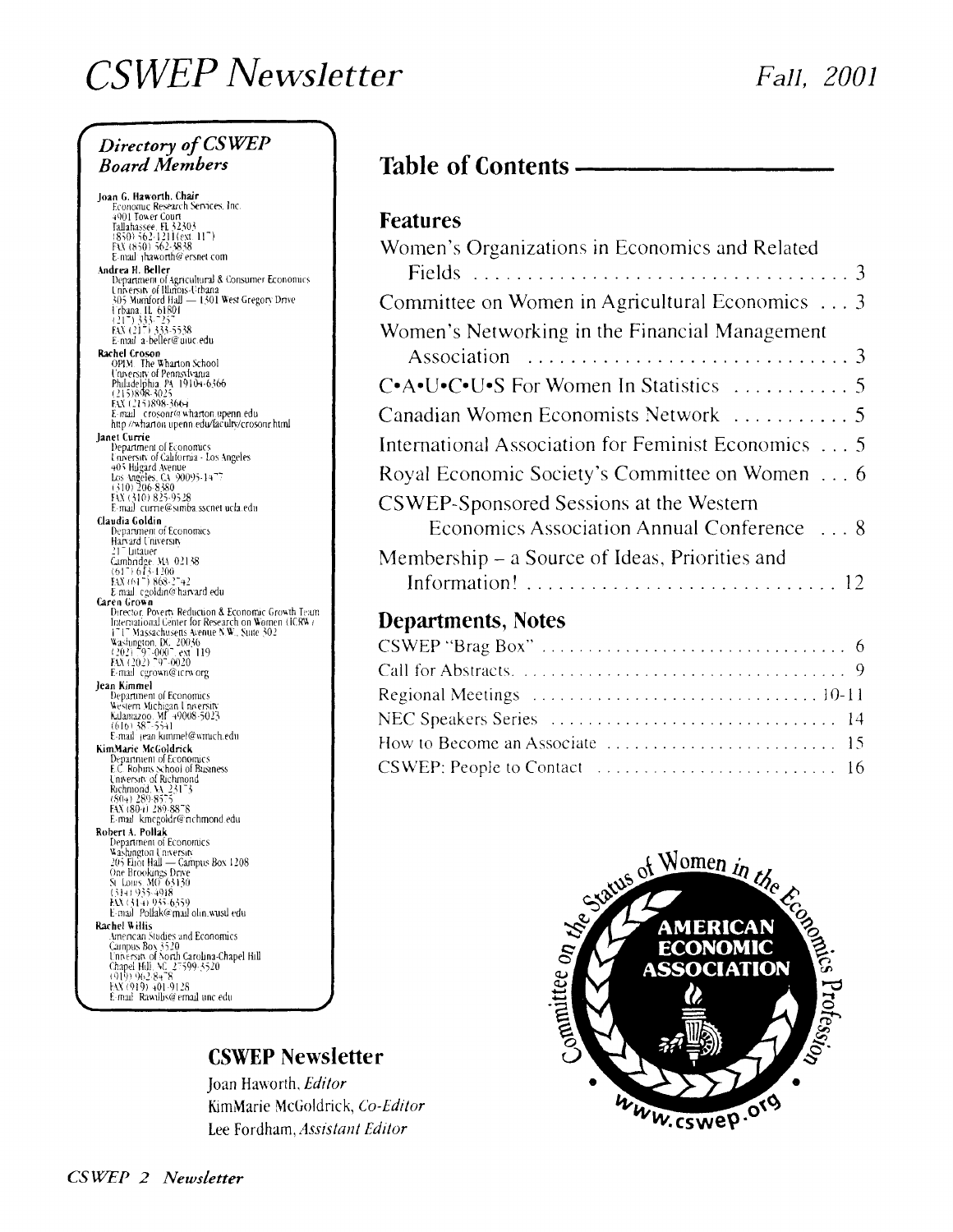# **Women's Organizations in Economics and Related Fields**

To quote from CSWEP's Mission Statement, "CSWEP was founded in 1971 to eliminate discrimination against women, and to redress the low representation of women, in the economics profession." CSWEP sponsors sessions at national and regional meetings, publishes this newsletter and actively tracks the representation of women in economics. There are many organizations in economics and related fields that promote similar ideals. What follows is a very small sampling of these organizations to which women in the profession might be exposed to further opportunities to network, share their experiences, and provide their expertise in ways that will strengthen our presence across these fields.

### **Committee on Women in Agricultural Economics** Dr. Margot Rudstrom, West Central Research & Outreach Center, **University of Minnesota**

In 1980, the American Agricultural Economics Association (AAEA) appointed an *ad* boc committee of women to determine the status, role and opportunities of women agricultural economists. This committee also determined the need for a women's committee in AAEA and in the summer of 1981, the Committee on Women's Opportunities in Agricultural Economics was formed. In 1984. the name was changed to the Committee on Women in Agricultural Economics (CWAE).

CWAE grew from an initial membership of 39 professionals to around 200 members. While membership in CWAE is primarily women, there are a number of men who belong to the organization. All of the members are individuals who wish to promote and facilitate accomplishments of women agricultural economists.

Over the vears, CWAE has provided service to AAEA. It organizes pre/post conference workshops, symposia and paper session on a wide variety of agricultural economics and career issues. CWAE hosts an annual undergraduate/professional breakfast at the AAEA meetings.

In the early 1980s, CWAE conducted a base line survey that identified the status of women in AAEA. In 1998, CWAE initiated a tracking survey to monitor the progress of agricultural economists through their careers. In addition, the survey was designed to identify issues that directly impact on career choices and job satisfaction. These data are analyzed for differences across positions, gender and cultures.

CWAE provides an important support network for women agricultural economics professional. The Sylvia Lane Mentorship is designed to provide graduate students and new professionals with a valuable mentorship experience. The Mentorship is awarded annually on a competitive basis. CWAE hosts CWAENet, a listsery to provide a forum for professional

issues, such as dual-career family challenges. and an announcement site for career opportunities. The CWAE Newsletter is published two-three times a vear. It highlights accomplishments of women, discusses career issues and provides information on job positions.

In addition, CWAE maintains a website (http://www.aaea.org/cwae), which provides information about CWAE, copies of recent issues of the newsletter, position announcements, and information about upcoming events. The website contains information about joining CWAE or subscribing to the listsery. For further information individuals may also write to: Dr. Margot Rudstrom West Central Research & Outreach Center University of Minnesota State Hwy 329 PO Box 471 Morris MN 56267-0471 rudstrinv@mrs.umn.edu

### Women's Networking in the Financial Management **Association** Pamela P. Peterson, Professor of Finance, Florida State University

There are no precise figures for the proportion of women in academic finance, but it is estimated that 8-10% of finance faculty members at U.S. schools and colleges of business are women. And this percentage does not appear to be increasing. It is often the case that there is only one woman in a university's finance faculty. To address the needs of women to connect when we represent such a small portion of finance faculty, we began a women's breakfast gathering at our annual Financial Management Association meeting a number of years ago.

Most of the women attending the annual FMA meeting convene for breakfast, with attendance in recent vears around 60-70 women. Primarily an opportunity to network. this breakfast offers the chance for women of all ranks to meet and discuss issues that are specific to women faculty. The breakfast is organized each vear by volunteers and the format is left up to the organizers; in some vears we have had speakers and in other years we have had roundtable discussions led by the more senior women. It's a great place to find out how to become active in associations, participate in the journal reviewing process, and meet women who you can provide guidance on the publication and tenure processes.

In addition to the breakfast, a web site was created to further networking, located at: http://garnet.acns.fsu.edu/~ppeters/wf/. This site provides statistics on women in the profession, resources for learning more about issues facing women faculty, and a listing of women in the finance profession. The latter is a listing by submission only and it is password protected in order to protect the privacy of those listed.

To attend the breakfast, sign-up as you register for the FMA annual meeting. To get listed on the web site, simply fill out the form at the site.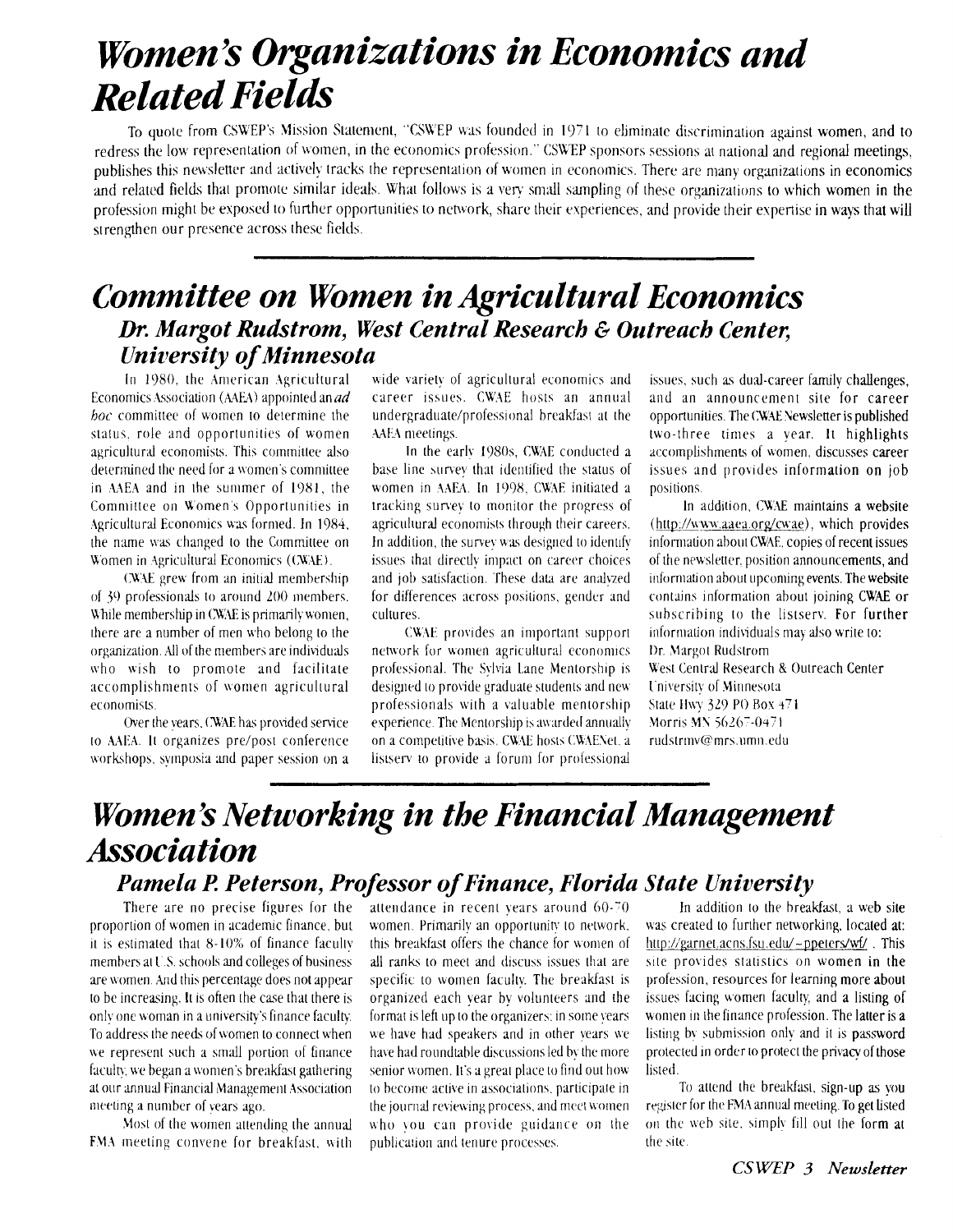

The Caucus for Women in Statistics was formed in 1970 to focus on specific problems associated with the participation of women in statistically oriented professions. The Caucus is an independent association with membership open to all women and men who support its purposes and objectives.

The membership of about 300 consists of individuals from the USA and Canada. The Caucus works with all statistical professional societies. It is informally associated with the American Statistical Association (ASA) and participates in its annual meeting.

The Caucus works closelv with the Committee on Women in Statistics of the ASA. as well as similar committees in other statistical organizations, to promote its purposes and objectives.

The Caucus fosters opportunities for the education, employment and advancement of women in statistics and the recruitment of women into the statistics profession. The Caucus promotes increased participation of women in professional meetings and on governing boards and committees of statistical societies. The Caucus encourages women to publish in professional journals. It stimulates professional and social contact among its members, and the interchange of concerns. ideas and information related to its objectives.

The Caucus strives for the elimination of sex discrimination and improvement of the status of professional women in general and female statisticians in particular.

... an independent association with membership open to all persons who support its purposes and objectives.

To meet its objectives and to facilitate networking among its members and other statisticians, the principal activities sponsored by the Caucus are:

- ASA/Caucus Gertrude M. Cox Scholarship Fund drive, to provide annual scholarships to one or more female students pursuing graduate training in a statistically oriented field. At the Joint Statistical Meetings the Caucus sponsors the Gertrude M. Cox 5K Run/Walk to raise money for the scholarship fund. Contributions to the scholarship may be made in conjunction with payment of membership dues.
- · COPSS EN. David Award Fund drive. In 2000, the Council of Presidents of Statistical Societies (COPSS) adopted the Caucus's proposal for a new award for a woman in statistics. The EN. David Award is granted to a female statistician who serves as a role model to other women by her contributions to the profession through excellence in research, leadership of multidisciplinary col-

laborative groups, statistics education, or service to the professional societies. The first award will be made in 2001. A gift directed to the Caucus is tax-deductible and will be forwarded to the COPSS for the award fund

- Technical sessions at the annual Joint Statistical Meetings to promote and present gender-related issues and studies.
- Ouarterly newsletter including news items, editorials, job ads, and other articles and items of interest to the membership.
- Directory of the membership.
- Roundtable discussion groups at the annual Joint Statistical Meetings and other statistical association meetings to discuss technical issues and personal development issues.
- Social events at statistical meetings to stimulate contacts and enhance networks.
- · Minimal cost "job wanted" advertisements in the Caucus newsletter for members, with an expanded job advertisement targeted to the January academic application deadlines.

#### Visit our website at: http://www.statwomen.org

# **Canadian Women Economists Network**

The Canadian Women Economists Network/Réseau de Femmes Économistes (CWEN/RFÉ) was founded in 1990 as an independent association of persons interested in promoting women economists and their ideas.

There are three essential dimensions to the perspective of women economists. One dimension is a desire to raise the profile of issues of childcare, women's labour, and the like in the context of mainstream economic policy analysis. A second dimension involves advancing feminist inquiry into economic issues, as an alternative to a mainstream view. The third entails the expansion of opportunities for women in a traditionally male-dominated profession, regardless of the individual's point of view. Admittedly, the line demarcating the first two dimensions is fuzzy.

Regardless of how one differentiates between issues of concern to women and feminist inquiry.

CWEN/RFÉ has been instrumental in

raising the profile of gender-specific research and promoting women's involvement with and within the wider Canadian economics community. Their most recent initiative to this end was a nation wide survey of the Status of Women Economists in Canada.

#### **Ongoing CWEN/RFÉ Activities**

- 1) Organization of sessions at the Canadian Economics Association (CEA) annual meetings.
- 2) Organization of a CWEN/RFÉ luncheon and luncheon speaker at the CEA meetings.
- 3) Maintenance of a web page for publication of news of Network activities, opportunities (including job opportunities) and resources of interest to women economists.
- 4) Maintenance of an electronic mail network to provide easy and low-cost communication among subscribers interested in issues

concerning Canadian women economists.

- 5) Advising and offering recommendations to the CEA on matters relating to the status of women in economics in Canada.
- 6) Continuous consideration and exploration of new ways to facilitate and promote the goal of gender equity in the Canadian economics profession.
- 7) Pursuit and maintenance of active connections to sister organizations within Canada and internationally.

For more information about CWEN/RFÉ, including contact information and to view an electronic copy of the 2001 Report on the Status of Women Economists in Canadian Universities, please visit the CWEN/RFÉ website at http://www.yorku.ca/cwen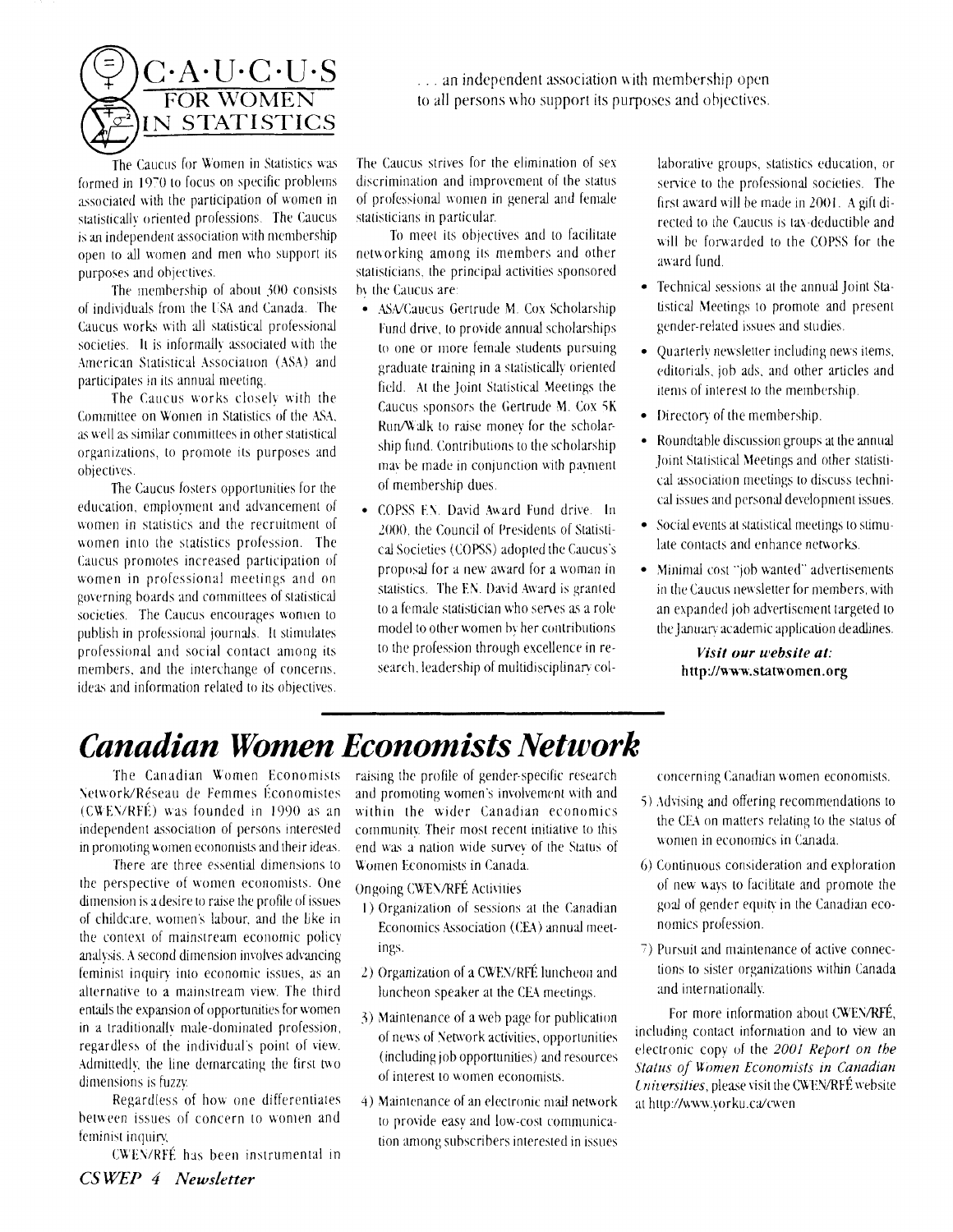

# ?-. *International Association for* **<sup>I</sup>***Feminist Economics*

Founded in 1992, the International Association for Feminist Economics (IAFFE) is a non-profit organization dedicated to promoting research and action on economic issues of concern to women, children and men worldwide. IAFFE was founded to foster dialogue and resource sharing among economists and others from all over the world who take feminist viewpoints; to advance feminist inquiry into economic issues; to educate economists, policy makers. and the general public on feminist points of view on economic issues; to foster evaluations of the underlying constructs of the economics discipline from feminist perspectives; to aid in expanding opportunities for women, and especially women from underrepresented groups, within economics; to promote interaction among researchers, activists, and policy makers in order to improve scholarship and policy; and to encourage the inclusion of feminist perspectives in the economic classroom.

In 1907 IAFFE was awarded *SGO* in special consultative status with the Econonic and Social Council of the I'nited Nations.

Currently, **MFFE** has over 550 members in  $40$  countries. While the majority are academic economists and social scientists. the group includes a growing number of activists, and policynakers.

Current IAFFE activities:

- Publication of the journal *Feminist Economics* to provide a forum for feminist research in economics. By opening new areas of economic inquiry, welcoming diverse voices, and encouraging critical exchanges. the journal enlarges and enriches economic discourse. The goal of *Feminisl Econonlics* is not just to develop more illuminating theories, but to improve the conditions of living for all children, women, and men. The Council of Editors of Learned Journals awarded *Feminist Economics* the 1997 Best New Journal Award. For more information, please contact the editor, Diana Strassrnann. at dls@rice.edu, or visit www.feminist economics.org.
- An annual conference where current research is presented, future research is planed, and economists and advocates with similar interests interact. Conference locations alternate between xorth hmerica. Europe and the global South. The 11th Annual **IAFFE Conference will be July 12-14, 2002.** at Occidental College, Los Angeles, CA USA. Reccnt conferences have been held in Oslo, Istxnbul and Ottawa.
- An annual Pedagogy Workshop held prior to the annual ASSA meetings.
- Sponsored sessions at international, national, and regional economic meetings, including the ASSA.
- Publication of three newsletters each year as well as bulletins that report on activities. opportunities, and resources of interesi to LAFFE members.
- Compilation of course syllabi and a list of working papers on feminist economics.
- The listserv IAFFE-L is open to IAFFE members.

l4FFE Membership:

Membership in IAFFE includes a subscription to the journal, *Feminist Economics,* a membership directory, newsletters: bulletins; and mailings regarding 14tR conferences and other activities. Dues are based on a sliding fee scale.

For more information or membership applications, please contact Jean Shackelford, 1)epartrnent of Economics, Rucknell Lniversity, Lewisburg, PA 17837, e-mail, iaffe@bucknell. edu, fax 570-577-3451 or visit: http://www. iaffe.org for membership, conference, or workshop information.

# ( *Joan Haworth Appointed CSW Interim*  I *Board Chair*

As a result of other professional activities. Beth Allen has stepped down as CSWEP Board Chair. AEA President. Robert Lucas, has appointed Joan Haworth to replace until such time as the AEA and the Board can select a new Chairperson.

The Board thanks Beth for her senice **as** Board chair from ly)') to 2001.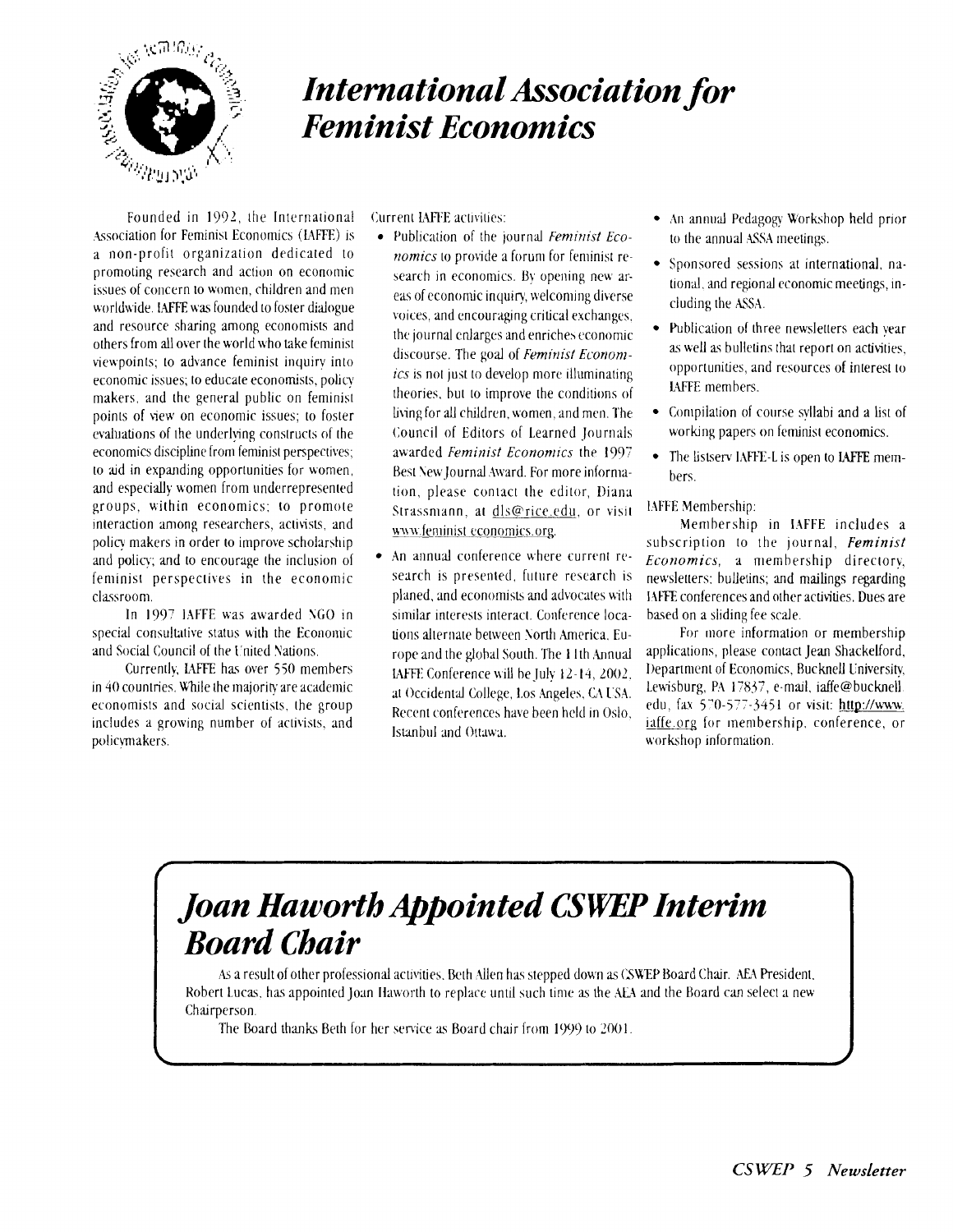# Royal Economic Society's Committee on Women

The Royal Economic Society has established a Committee on Women in 1997. following a working party led by Professor Denise Osborn on Women in the UK Economics Profession. This working party assembled data for 1995 and 1996 showing the underrepresentation of women in the\profession. particularly at senior levels. This pattern has already been reported in the US and in their scientific disciplines. For example, in the UK, in 1995 only 4 percent of Economics (full) professors were women, compared with 19 percent of the academic sector as a whole, with females relatively over-represented (39%) among the largely untenured research staff. Within the Government Economic Service, the overall proportion female (in 1996) was also 19%, ranging from 6 per cent in the top grades (above Grade 5) to 22 percent among the entry grade of Assistant Economist. There was concern that this under-representation might be neither equitable nor efficient, and that one obstacle to the advancement of women within career paths might be the lack of role models and mentors.

The Committee was established to promote the role of women in UK economics. Its particular objectives included the monitoring

of the position of women within the profession. initiation of research on career choices by men and women, encouraging support networks, organizing social and scientific events at the RES annual conference, and contributing material to the RES newsletter. Information about the Committee's activities also appears on its website (http://www.res.org.uk/women.htm).

The Committee is constituted so that it should always have a majority female membership, but there must always be at least one male committee member, apart from the President of the Society, a member ex officio, who has hitherto, been male. Members are recruited through election and co-option to ensure the required gender composition and representation of the government, business and academic sectors. To ensure that the Executive Committee of the Royal Economic Society should always have at least one woman the Chair of the Committee on Women is ex officio a member of the Executive.

The major activity of the Committee in recent years has been to undertake a survey of academic departments of economics, to monitor gender (and ethnic) composition of academic staff. Results have been published in the Economic Journal ('The Position of Women

in UK Academic Economics'. Alison Booth and lonathan Burton, The Economic Journal. 110(464), pp F312-F333 (June 2000). The most recent results show 7% of Economics Professors in 2000 were female and 36% of researchers. The latest figures for the Government Economic Service IN 2000 show significant increases in the proportion female at all levels; to 10% above Grade5 and 30% among Assistant Economists. The Committee are currently considering a longitudinal survey of economists, probably with particular focus on the sources of female dropout at relatively junior stages.

The Committee's secretariat is based at the Institute of Education, in the hands of Vanessa Gordon (vg@cls.ioe.ac.uk). Its members are:

Chair: Heather Joshi

President of RES: Steve Nickell Rachel Griffith. Institute for Fiscal Studies Myrna Wooders, University of Warwick Simon Burgess, University of Bristol Margaret Stephens, University of Oxford Ioanna Swaffied, University of York Amanda Rowlett, Office for National Statistics DeAnne Julius, Bankof England

# The CSWEP "Brag Box"

"We need every day to berald some woman's achievements ... go ahead and boast!"

#### Carolyn Shaw Bell

**Susan Ettner** just received the 2001 Alice S. Hersch New Investigator Award from the Academy for Health Services Research and Health Policy (the professional organization for health services researchers). It's awarded every year for contributions in the field of health services research by a "new" investigator (Susan is not really that new, but didn't start publishing in health services journals for a few years after her Ph.D., so she qualified!). Although it is not an economics award, it is considered quite prestigious in the health services field.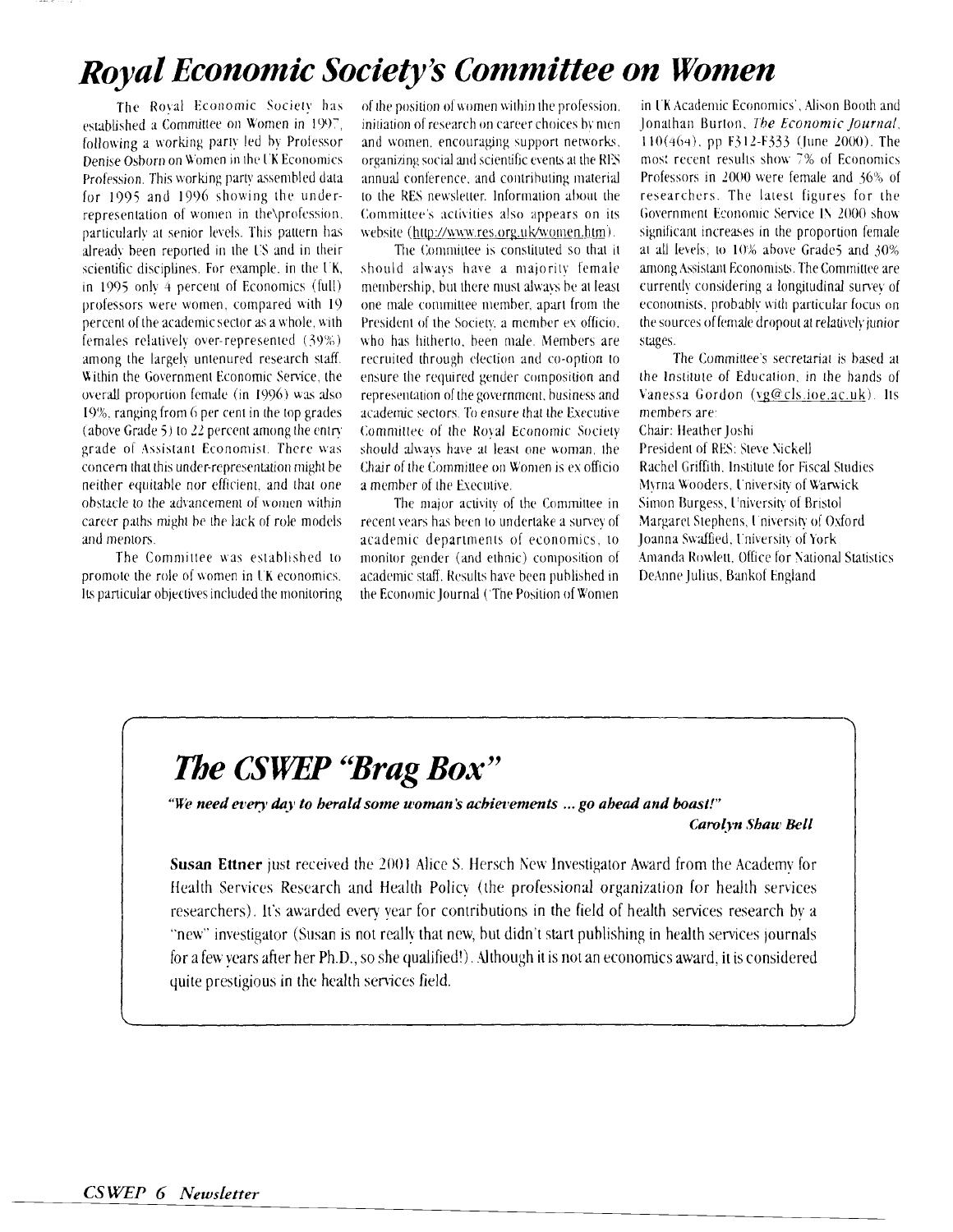### **In Memory of Leslie Whittington** *November 3, 1355* - *September 11,2001 by H. Elizabeth Peters with contributions from Susan Averett, James Alm, Shoshana Grossbard-Sbecbtman, and Jean Mitchell*

The tragic events of September 11 hit particularly close to home for me and for many others in the economics community with the death of Leslie Whittington. Leslie was my student, colleague, co-author, and friend. Leslie. her husband. Charles, and two daughters, Zoe  $(\text{almost } 9)$  and Dana  $(3)$ . were headed to Australia to spend a sabbatical when their plane was hijacked by terrorists and crashed into the Pentagon. Leslie was an Associate Professor, and had just stepped down as Associate Dean, at the Georgetown Public Policy Institute. She specialized in research on public finance, labor markets, and family policy.

I first met Leslie \\hen she \vas a Ph.D. student in economics at the University of Colorado at Houlder. She had a keen interest in topics related lo social and family policy issues. and she completed fields in labor (with a focus on economic demography) and public finance. Her disserution, "Taxes and the Family: Fertility and the Personal Exemption in the I'nited States", began as a joint research paper for my Economic Demography class and Jim Alm's Taxation class. Papers from her dissertation were eventually published in *The American Economic Review, in Demography, and in* Public Finance Quarterly. Leslie received her Ph.D. in 1989 and began her academic career at the Iniversity of Mxryland, first in the Department of Textiles and Consumer Economics and then in the Department of .Agriculture and Resource Economics. She later moved to the Georgetown Public Policy Institute.

Leslie was an extraordinary teacher, as numerous students and colleagues attested to. Leslie's friend and GPPI colleague. Jean Mitchell said that Leslie had a knack for making microeconomics an entertaining and enjoyable subject---no small accomplishment! She also enlivened and personalized her lectures by incorporating stories about her family. She took her role as mentor seriously and believed that her job extended beyond the classroom. One of Leslie's favorite classes was one called "Race. Gender and the Job Market" that she co-taught with Geraldine Ferraro, a former Democratic candidate for vice president of the U.S.

In addition to the dissertation papers. Leslie's best known scholarly work was a series of papers with longtime collaborator Jim Alm that explores the marital disincentives created by the marriage tax in the  $U.S.$  personal income tax. These papers were published in the *lvational Tax Journal. Journal of Public Economics, Journal of Human Resources,* 

*Demography. Economica*, and the *Journal of Economic Perspectives.* In these papers Whittington and Alm provide convincing evidence that taxes do play a role in marriage and divorce behavior. They also looked at the tax consequences of legalizing same-sex marriage with Lee Badgett, were working on a paper on the choice of cohabitation over marriage, and were writing a book that would bring together and update their numerous findings on the taxation of the family.

Leslie was also keenly interested in topics relating to the balancing of work and family and the status of women in both industrialized and developing countries. She published papers with numerous co-authors on the transition to parenthood, breast-feeding and maternal employment, post-partum labor force hehavior of professional women, and maternity leave and fertility. She was also working on a book with Saul Hoffman on women, work. and family.

Balancing family and work were of central importance to her personal life, as well as her professional life. Leslie had her first child. Zoe, at the age of 3', when she was an assislant professor, and she used to joke that she wanted to write a paper entitled "Competing Clocks: the Tenure Clock and the Biological Clock."

Leslie's family way her first priority and her children were the light of her life, but she managed to maintain a high level of academic productivity. Part of the secret to her success was the support of her husband. Leslie was married for 17 years to Charles Falkenberg, a computer scientist who developed scientific data delivery systems for oceanographers, ecosystem scientists, and space scientists. Their marriage was a true partnership. A major reason for I.exlie's initial move to Maryland was the opportunities for Charles' computer work. and Charlie was in turn a wonderful husband, supporting Leslie's career and sharing equally in parenting duties. Leslie and Charlie had joint parenting down to a science. When putting their children to bed at night. despite the protests of thcir children for one parent or the other. they always traded off. This allowed each of them the chance to have a night off from the daily bedtime routine. During two summers spent in Alaska while Charlie was working, Leslie gladly took over as primary caretaker. In Australia. Charlie was set to do the same. Leslie joked with one colleague before leaving that she was not quite sure how young Dana would

spend her days in Australia. Charlie was in charge of finding her a suitable preschool: otherwise Dana would be home with him. Upon their return from Australia, the couple was 1)lanning on moving into a new home closer to Leslie's \vork. This new location would allow her to have a little more time at home with the girls. In true Leslie and Charles fashion. the move to the new home would have meant that each would travel roughly the same distance to work.

Among friends, Leslie is perhaps best known for her sense of humor. According to lim Alm, Leslie was responsible for the more entertaining of their paper titles, like "Wedding Bell Blues..." or "Shacking Up or Shelling 0111. . ." Susan Akerell recalls "she was one of those rare. charismatic individuals whose personalities draw others to them. Her razor sharp and sometimes self-deprecating wit made it easy for Leslie to make friends." She was particularly sensitive to concerns that friends had with their own balance of work and family. In terms of her own balance, her Georgetown wehsite said it best: her spare time was spent with the PTA and carpooling but her ideal hobbies would be gardening, piano, skiing and weight training. That was Leslie, she always had a sense of humor about everything.

In the aftermath of Leslie and her family's tragic deaths. colleagues. friends, and faniilv have shared stories and memories about Leslie's influence on their lives. One friend, Shoshana Grossbard-Shechtman put it this way: "Leslie is not just a martyr like most of the other  $6000+$ people killed by those who hate the ralues the I'.S. stands for. She and her husband died in the process of accomplishing what so many of us strive for: a balance between work, family, freedom from stereotyes, search for rneaning. and leisure." Leslie touched many lives, as teacher. role model. colleague, and friend. She will be sorely missed.

Memorial contributions can be made to the Leslie Whittington and Family Memorial Fund

Georgetown University, Office of Alumni and University Relations, 2115 Wisconsin Avenue **NW**, Suite 500, Washington D.C. 20007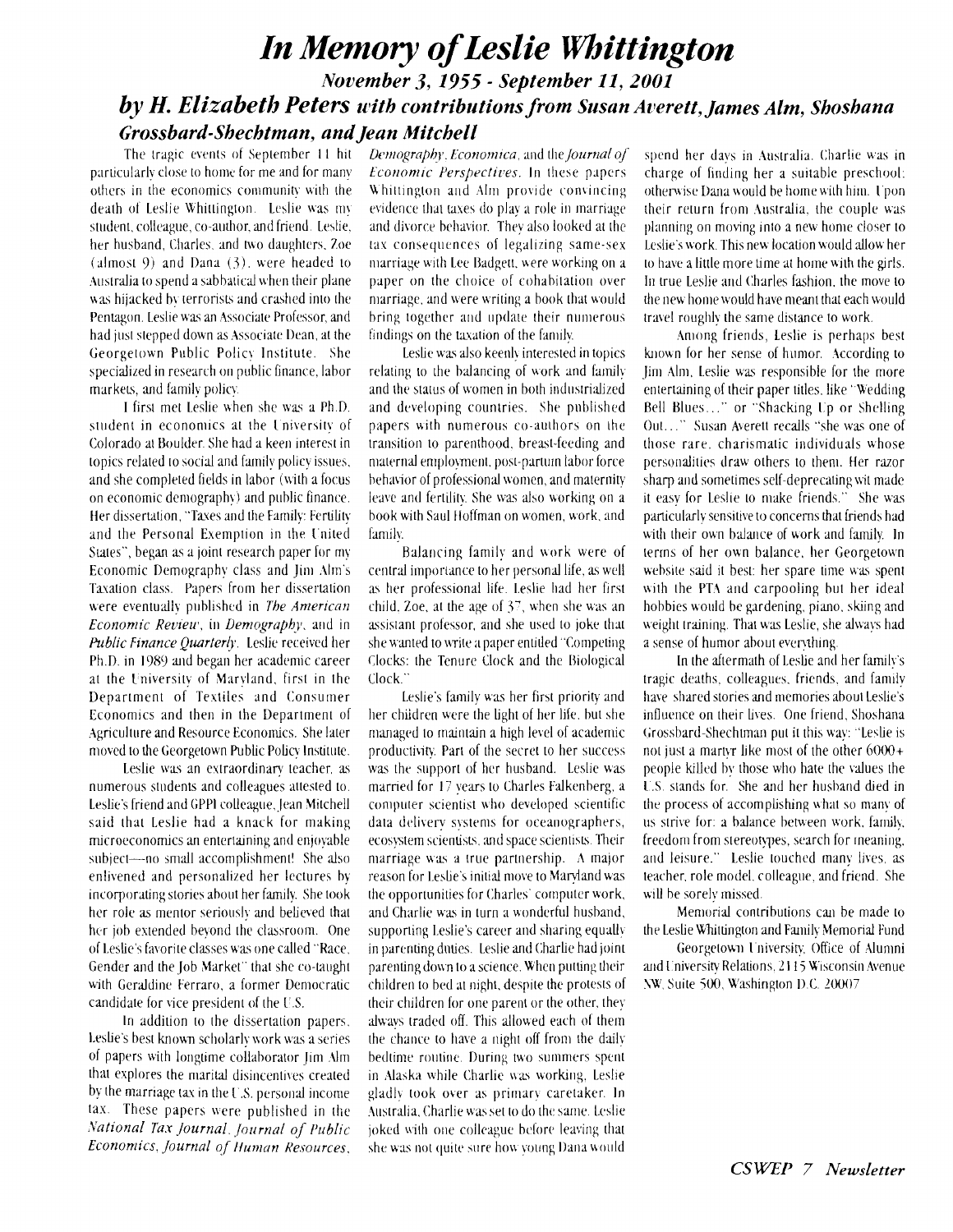# **CSWEP-Sponsored Sessions at the Western Economics Association Annual Conference**

Two CSWEP sessions were presented at the 2001 Western Economic Association Meetings held in San Francisco in July. The first session, chaired by David Lee of the University of California at Berkelev was called: "Industrial and Technological Change and the Gender Wage Gap". The first paper in this session was presented by Paul Devereux of UCLA. The paper, "Industry Composition Changes and Wages" asks whether changes in industry composition can explain changes in relative wages in the U.S. during the 1980s, the two most important changes being the decline in the gender gap in wages and the rise in the return to college education.

Devereux develops a Roy-type model of worker self-selection into industries. The model has two implications. First, workers who have already selected into an industry that experiences a positive demand shock subsequently should experience faster wage growth than workers who have selected into an industry that subsequently experiences negative shocks. Second, workers who "match well" in an industry should experience greater wage growth than those who do not. Devereux uses data from the Panel Study of Income Dynamics from 1972 to 1992 for men and women of working age to estimate models of wage growth over 10 year periods. He finds that he can explain the entire decline in the gender wage gap, and about half of the rise in the return to college using his model.

In a second paper: "The Information Technology Workforce's Gender Gap: A Quantile Analysis", Mo-Yin Tam and Gilbert W. Bassett Jr. of the University of Chicago, Illinois examine the gender gap in the choice of information technology as a college major. Their data come from administrative records from UCI which include information about scores on the MATH ACT test and also information about the students' high schools including pupil teacher ratio, teacher quality (fraction of teachers with a Masters degree), and per pupil expenditures. They find a significant gender gap in IT majors for all students and within ethnic groups. There would have to be 3 times as many female IT majors to close this gap. Also, the MATH ACT score is a stronger predictor of male enrollment in an IT major than it is for females.

In "The Role of Alternative Opportunities in the Female Labor Market on Teacher Supply and Quality: 1940-1990". Marigee Bacolod of UCLA asks how the relative wages of teachers and other professional groups affects teacher supply and quality. In effect, her paper asks

whether increases in wages for women outside of teaching are linked to declining relative teacher wages and quality. She uses data from a variety of sources including the Census and various cohorts of the National Longitudinal Surveys. These data are aggregated to the labor market area-year cell. She then regresses the proportion of teachers in the cell or average teacher IQ scores on measures of the average wages for teachers and other professional occupations. She finds that in areas where teachers are paid more relative to other professionals, skilled individuals are more likely to go into teaching.

In his comments on these papers, David Lee remarked on the fact that the decline in gender wage gaps has occurred in the face of increases in wage inequality within groups. This decline is all the more remarkable in light of the continuing occupational segregation documented by Tam and Bassett. However, Devereux's model provides a partial explanation. It may be that women tended to he "in the right place at the right time" to benefit from demand shocks. His Roy model might also be useful for interpreting Bacolod's results.

A second session: "Programs Affecting Women and Children" was chaired by Ken Chay of UC Berkelev. In the first paper, Lori Curtis and Shelley Phipps both of Dalhousie University examine "Social Transfers and the Health Status and Health-Care Utilization of Mothers in Norway and Canada". They point out that Norway and Canada are similar in terms of their health care systems, GDP per capita, trends in divorce rates, and female labor force participation. Yet, they find using data from two comparable micro-level data sets that in Canada lone mothers are more both more likely to be poor and more likely to be in poor health relative to married mothers, while in Norway this is not the case. A possible reason is that Norway provides generous universal transfers to families with children plus policies that support working families. These transfer policies have been effective in largely eliminating poverty among lone mothers in Norway. Further, the differences in health status between lone mothers and niarried mothers in Canada largely disappear when income is controlled for, suggesting that Norwegian-style transfers could improve the health of Canadian lone mothers. These last conjectures are supported using simulations based on data from the Luxemberg Income Study.

In "The Impact of Welfare Reform on Living Arrangements" the authors, Marianne

Bitler of the Federal Reserve Bank of San Francisco, Jonah Gelbach of the University of Maryland, and Hilary Hoynes of UC Berkeley. point out that most previous analyses of welfare reform have ignored possible effects on family structure. Yet these effects may have important implications. For example, it matters whether reductions in caseloads are occurring because poor families are moving in with others rather than becoming economically self-sufficient. Moreover, since poverty measures depend on family size, significant changes in living arrangements could affect this important indicator.

The authors use data from the 1985 to 1999 March Current Population Surveys to examine these effects. They find that welfare reform, as measured by the implementation of the Temporary Assistance for Needy Families Program (TANF) or the prior use of welfare "waivers" had significant effects on family structure for children less than 16 and for women aged 16 to 54. Specifically, welfare reform led to increases in the number of persons in the household and in the number of families in a household. In contrast, the effects of welfare reform on measured poverty and income are mixed. Household poverty declined for children but not for women. When the sample is restricted to women who are high school dropouts however, the authors find substantial increases in household and family income and decreases in poverty, consistent with other work on this topic. These differences suggest that the effects of welfare reform on poverty are sensitive to the definition of households.

Finally, Jayanta Bhattacharya of RAND presented "The Allocation of Nutrition within Poor American Families" which is joint work with Thomas DeLeire of the University of Chicago, Steven Haider of RAND, and Janet Currie of UCLA. This paper looks for a "heat or eat" effect asking whether and how families that face a cold weather shock reduce food expenditures and food intakes. Data on expenditures comes from the Consumer Expenditure Survey, which is merged with monthly weather data for each location so that weather shocks can be identified. Data on nutrient intakes comes from the 3rd Annual National Health and Nutrition Examination Survey (NHANES) which contains data from both blood and urine samples and more traditional food diaries. In the NHANES, the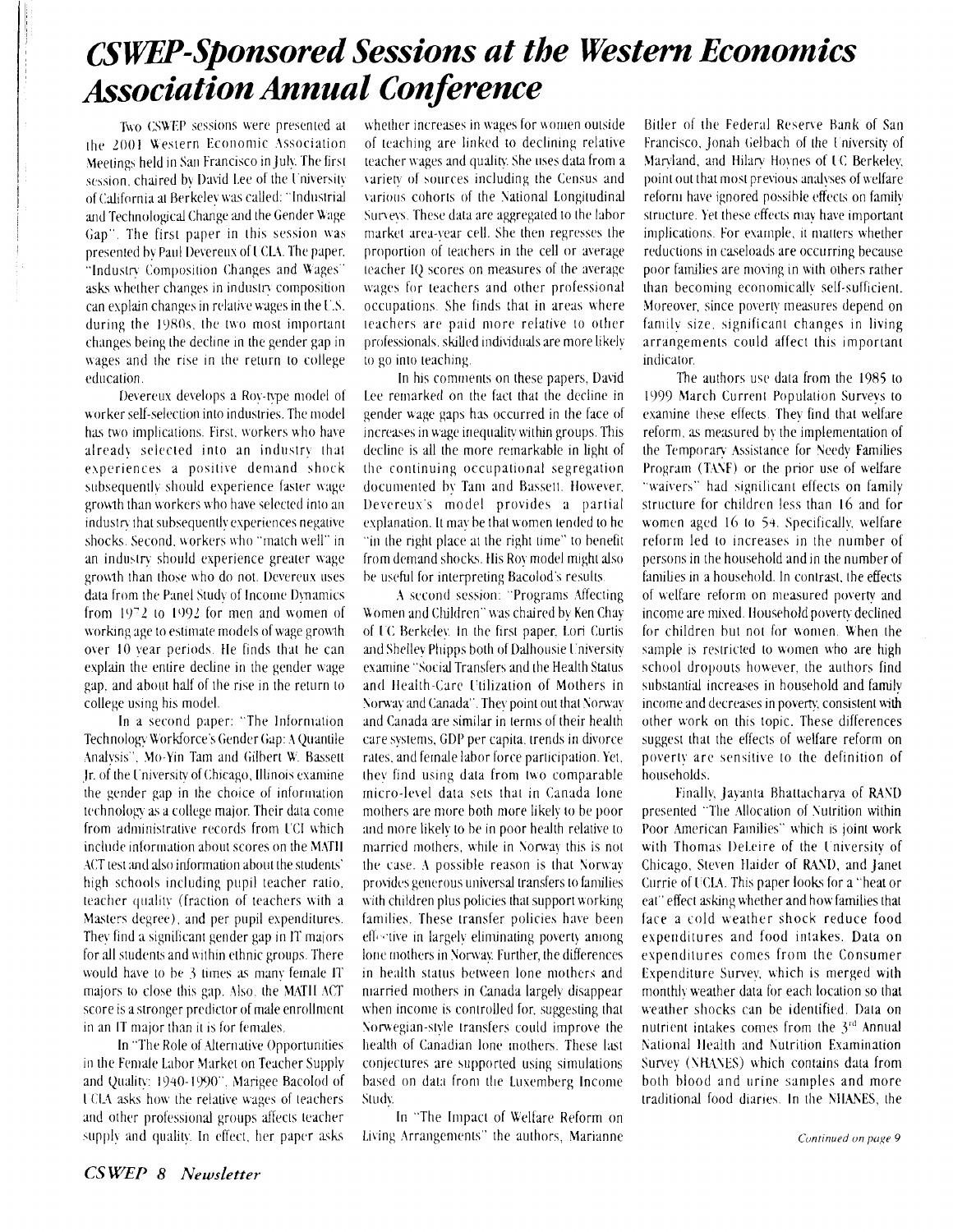# *BIO: Rachel TA. Croson*

.ks a child. I had a crush on Mr. Spork from Star Trek. All my friends liked Captain Kirk. but I **\us** enthralled wilh Spock's reasoning on the show. "The Klingons threaten to attack the colony," he would begin, "and they expect us to defend it. We know they expect us to defend and thus we might gain a tactical advantage by withdrawing. Deeper analysis, however, reveals that they know that we know that they expect us to defend, and thus withdrawing might not be he optimal response." Imagine my surprise when as a freshman in college I encountered game theory in introductory microeconomics taught by Claudia Goldin (currently a member of the CSWEP board). I immediately changed my major from political science (pre-law) to economics.

I decided 10 become an *experimental*  economist through a course scheduling accident in my sophomore year. I was taking a course in philosophy of science as well as intermediate microeconomics (taught by Beth Allen, a former chair of CSWEP). One day my philosophy course was rescheduled lo meet directly before economics. That day we were studying the scientific method: the dialectic by which science progresses. One begins by deriving empirical

predictions from a deductive theory, then uses controlled experimentation to test these predictions. If the theory is supported, more experiments develop the theory (estimate parameters, search for counterveiling forces. etc.). If the theory is not supported, it is revised. new predictions are derived, and the dialectic continues.

With memories of high-school science fairs resounding in my mind. I went directly to economics where we learned aboul theory, theory and inore theory. I still have my notes from that day's leclure. I had scrawled my dissatisfaction in the margins. "this isn't science, it's just half of the dialectic! We need controlled experiments." I began to take psychology classes and to think about how to alter the experiments presented there to test *economic* theories rather than *ps)'chologi* theories.

One of my psychology professors (Jon Baron) recommended me for a job as a research assislant to a colleague of his. Colin Camerer. It was through Colin that I learned about the fledgling field of experimental economics, how lo design and run cvperirnents to lesl economic theories. and was encouraged to pursue my newfound passion in graduate school.

I entered the PhD program in economics at Harvard (and I remain) convinced that experiments are a critical component of the science of economics. In graduate school I specialized in game theory (advised by Eric Maskin) and an individualized field of experimental economics (advised by Jerry Green). My research uses experiments both to test and to refine theories of strategic behavior, primarily in bargaining and public goods provision, as well to explore topics not currently well-described by economic theory, primarily in negolialions. The research draws from socid psychology in identifying factors not currently included in neoclassical models that nonetheless have powerful impacts on observed behavior. My research is published in both economics and psycholog). journals. **a** well **as** journals devoletl to interdisciplinary work.

I am currently an Associate Professor at the Wharton School of the I.niversity of Pennsylvania. My husband of ten years is also a professor at Wharton (in the same department, no less). We were high school sweethearts... but that's another story entirely. Ask me about it sometime when you see me at a conference.

CSWEP-Sponsored Sessions at the Western Economics Association Annual Conference ... Continued from page 8

authors compare consumption in winter and summer months.

They find that families tend to reduce both food expenditures and food intakes during cold spells, and that these reductions are bigger for poorer families than for richer ones. Moreover. it is adults in poor families who suffer most, as they apparently make efforts to shield their children from the nutritional effects of strains in the family budgel. These results cannot be explained by participation in school food programs, since they also apply to households with preschool children.

# *Call for Abstracts.*

**The Committee on the Status of Women in the Economics Profession (CSWEP)** of the American Economic Association will sponsor sessions at the January 2003 American Economic Association meeting. We will organize three sessions on gender-related topics. Anyone doing research with gender implications is encouraged to submit an abstract. The three sessions on nongender related topics will focus on Public Policy Abstracts are particularly encouraged in the areas of tax polic); social security reform. health care polic); and social policy. However, all research topics on the impact of public policy are welcome. Send a cover letter (specibing to which set of sessions the paper is being submitted) and three copies of a one to two page abstract  $(250 - 1000$  words), clearly labeled with the paper title, authors' names, affiliations, and complete contact information by January 1 I. 2002, to Joan Gustafson Haworth, Ph.D., CSWEP interim chair, Economic Research Services. 4901 Tower Court. Tallahassee, Florida 32303.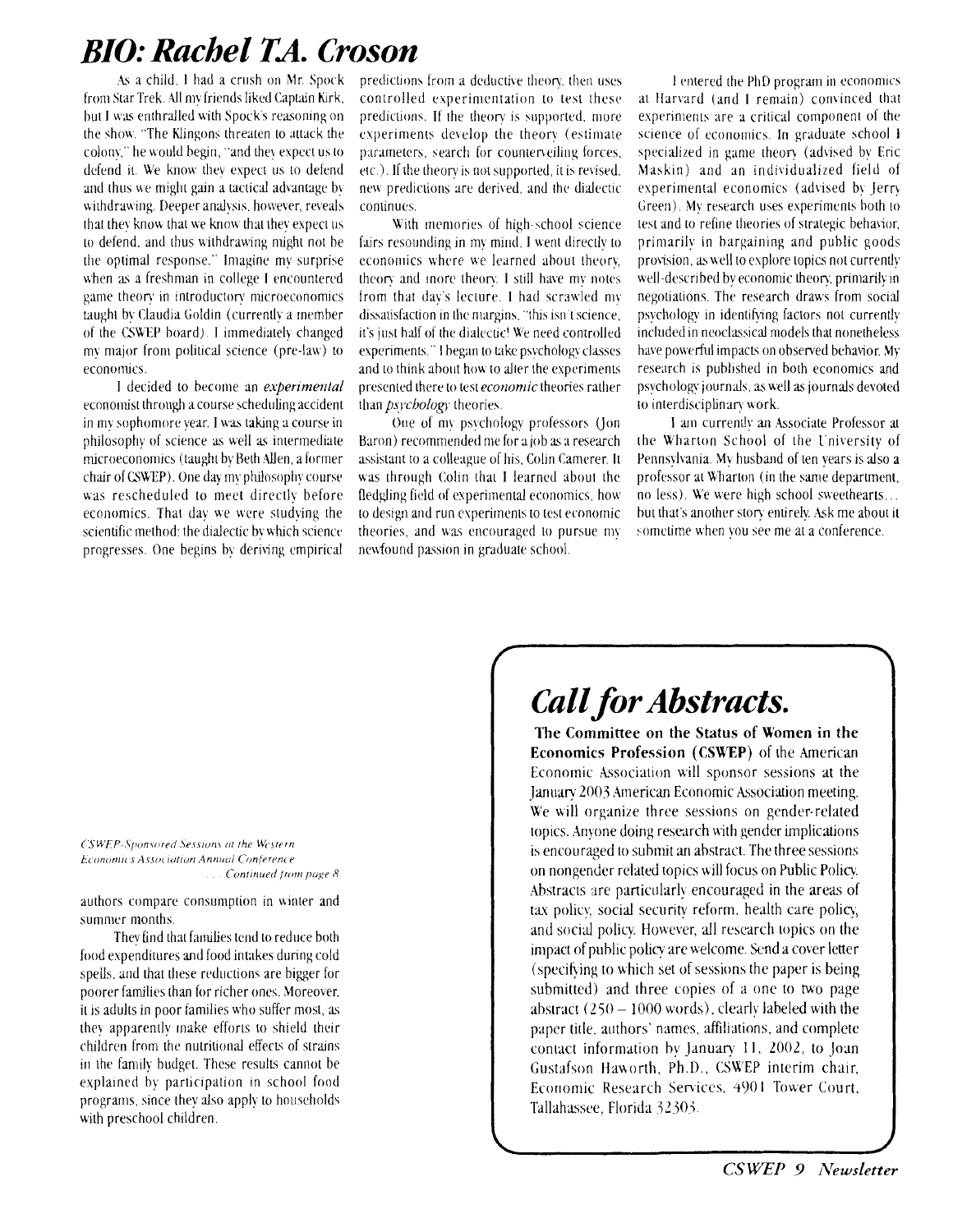# **Regional Meetings**

# **Mid-West Economics Association Meetings**

#### **Chicago IL, March 14-16, 2002**

### **Evaluating Social Policies that Target Women**

Organizer: Traci Mach (Columbia University)

Chair: Patricia Reagan (The Ohio State University)

"Do Medicaid Physician Fees for Prenatal Services Affect Birth Outcomes?" - Bradley Gray (Institute for Government and Public Affairs)

"Welfare Reform, Medicaid Disenrollment, and Access to Prenatal Care in New York City"-Traci Mach (Columbia University) and Pinka Chatterii (Montefiore Medical Center)

"Re-assessing the Impacts of Head Start"-Kumiko Imai (Cornell Universit)

"Who Gets Sanctioned under Welfare Reform? Evidence from Child Support Enforcement in Illinois"-Yunhee Chang, Andrea H. Beller, Elizabeth E. Powers (University of Illinois at Urbana-Champaign)

Discussants: Donna Anderson (University of Wisconsin-La Crosse)

Meta Brown (University of Wisconsin-Madison) Lan Liang (University of Illinois at Chicago)

Kosali Ilayperuma Simon (Cornell University)

### **School Choice and Education Policy**

Organizer: Annie Georges (Columbia University)

Chair: Annie Georges

"Juvenile Substance Abuse & Public Educational Initiatives: Docs School Governance Matter?" -- Catalina Amuedo-Dorantes and Traci Mach (San Diego State University)

"Gaining Access to College: The Impact of School Policy and Practice" —Annie Georges (Columbia University)

"A Range of Options: Higher Education Choice as Evidenced by where College-bound Texas Students Send their SAT and ACT Scores" - M. Kathleen Thomas and Thomas J. Kane (The University of Texas at Dallas)

Discussants: Kathryn Wilson (Kent State University) Heather O'Neill



### **Southern Economic Association Meetings** Tampa, FL, November 17-19, 2001

### **Mentoring Women Economists in Non-Academic** Careers

Session Chair: Andrea Ziegert, Denison and NSF CCOFFE Program Participants: Ioan Haworth, Economic Research Service Cathy McHugh Weintraub, NY State Banking Department Claudia Elliott, LKG-CMC Consultants Myriam Quispe-Agnoli, Federal Reserve Bank of Atlanta

### Roundtable on Legal Issues in Higher Education

Session Chair: Rachel Willis, UNC-CH Participants: Saranna Thornton, Hampden-Sydney College Donna Euben, American Association University Professors Manuel Zurita. Equal Employment Opportunity Commission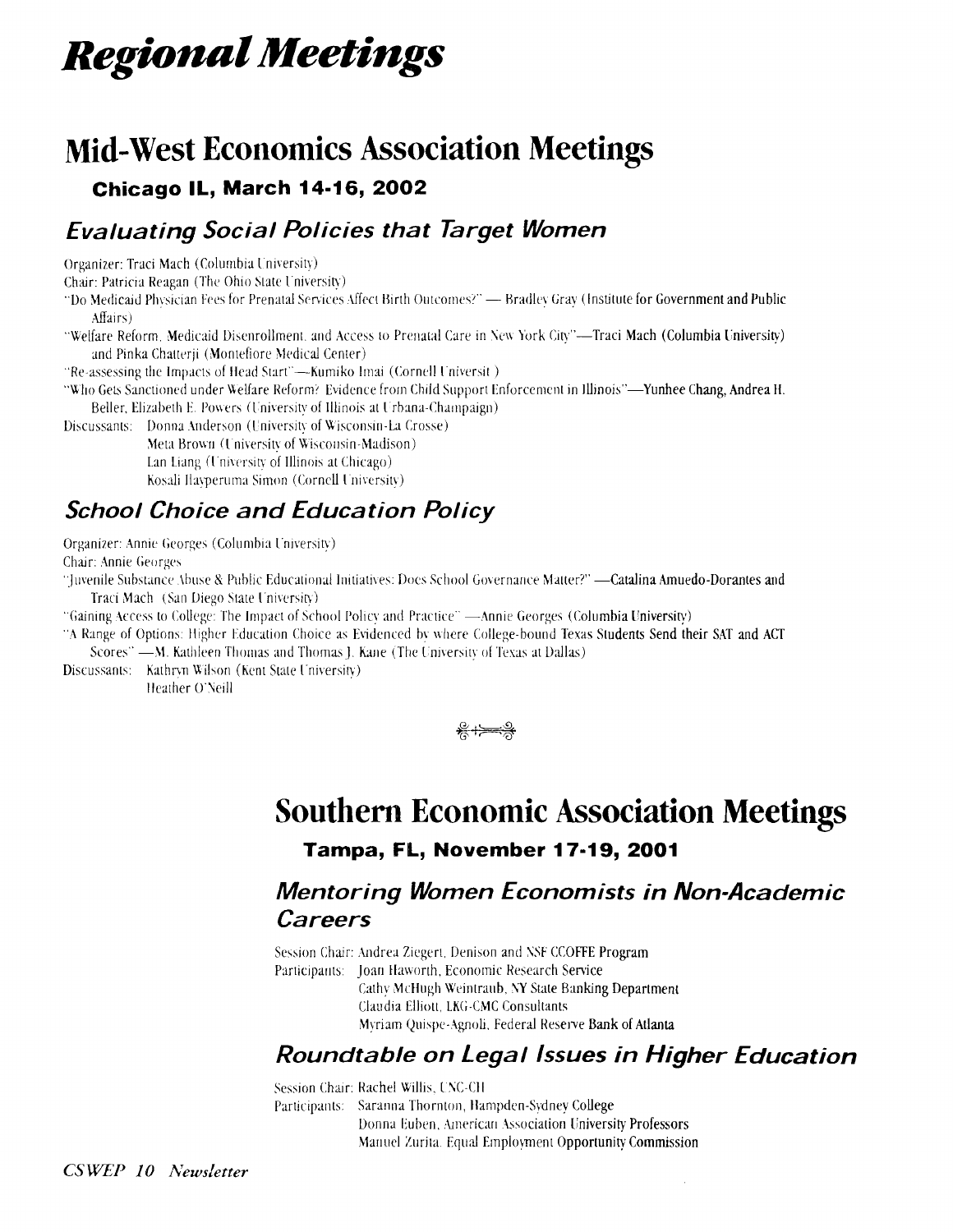# **Eastern Economics Association Meetings**

CSWEP will be sponsoring two sessions at the Eastern Economics Association meetings; one on gender-related research and the other on research in experimental and behavioral economics. The meetings will be held March 15-17 at the Park Plaza Hotel in Boston. MA. The sessions will be held on Saturday, March 16<sup>th</sup> at 11am and 2pm.

One-page abstracts for either or both sessions should include your name, affiliation, snail-mail and e-mail address, phone and fax numbers. Abstracts can be sent via snail-mail, e-mail or fax.

Abstracts should be submitted by **November 1, 2001** to Rachel Croson **1322 Steinberg Hall-Dietrich Hall** OPIM: The Wharton School University of Pennsylvania Philadelphia. PA 19104-6366 crosonr@wharton.upenn.edu phone: **(2 15) 808-3025**  fu: **(2 l 5) 898-3664** 

Please note that this submission is separate from any submission sent in response to the EEA's general call for papers. hut an\ papers rejected here **if111** be passed on to the EA. For fuizher information on the EEA meetings please see http://www.iona.edu/eea/



# **Western Economics Association Meetings**

UWEP will be sponsoring two sessions at the Western Economics hsocialion meetings. While submissions on any topic are welcome and will be considered, we would particularly welcome papers on job security, non-standard work arrangements, job mobility, or effects of maternal employment. The meeting will be held in Seattle at the U'estin Holel from June **30** to July *4,* 2002.

One page abstracts should include vour name, affiliation, mail and email addresses, phone and fax numbers. Abstracts can be sent via regular mail or fax and should be submitted by November 1, **2001** to

Janet Currie Dept. of Economics, UCLA **405** Hilgard Aye. **1.0s Angeles CA YXT)j-l477**  fax: **310 825** 9528

Please note that this submission is separate from the WEA's general call for papers, but any papers not included in CSWEP sessions will be passed on to the WEA. For more information about the WEA meetings see: http://www.weainternational.org.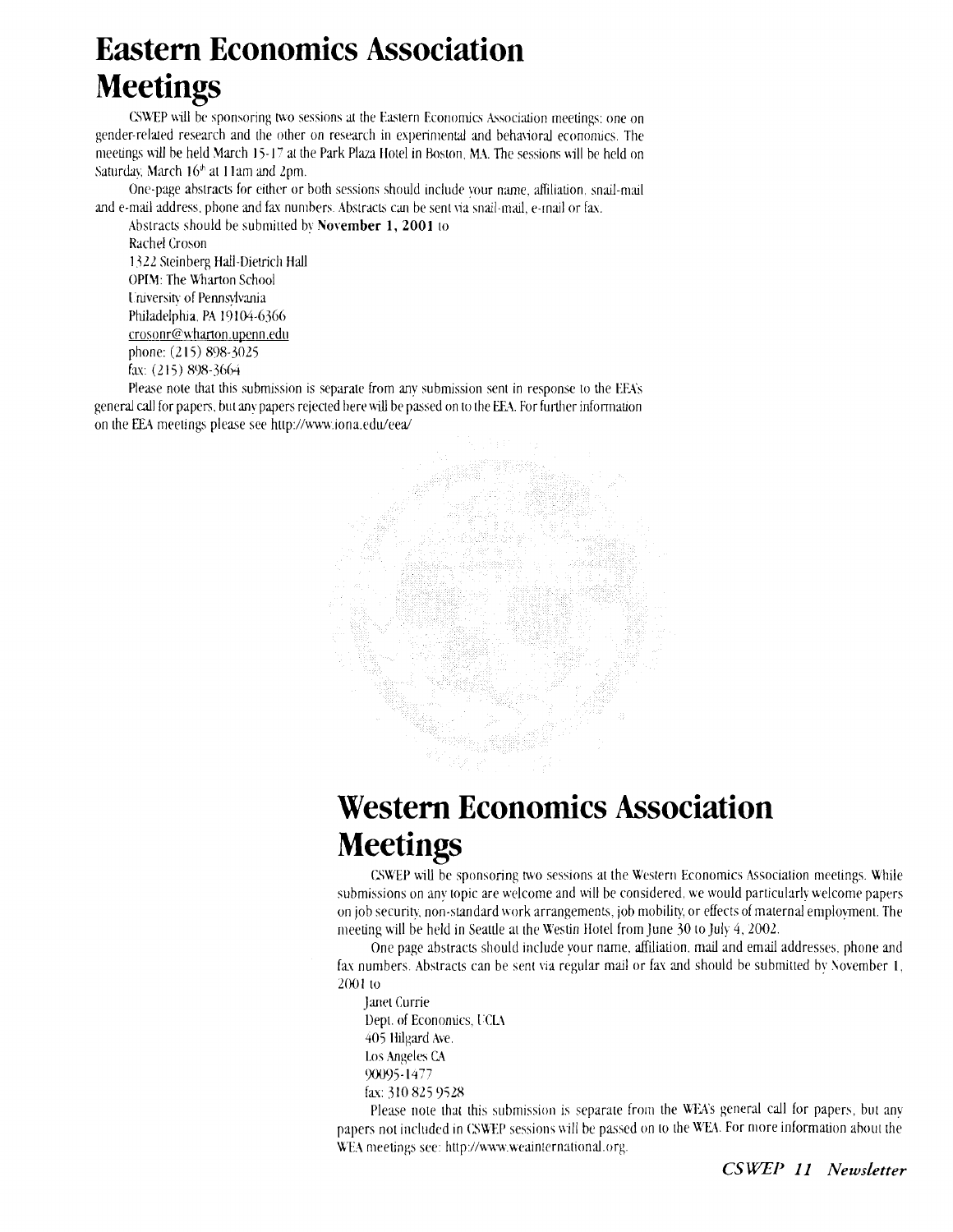### **The International Association for Feminist Economics and**  The IAFFE Teaching and Pedagogy Issues Committee

*invite you to a workshop on* 

# **Assessment and Evaluation Techniques and Strategies**

**When:** Thursday, January **3,** 2002 (the day before the ASSA Meetings) **Where:** Spelman College, Atlanta, GA

**The Seventh Annual IAFFE Teaching Workshop** organized by the teaching and pedagogy committee of the International Association for Feminist Economics is planned for Thursday, January 3, 2002 in Atlanta. GA, USA, This workshop is dedicated to feminist approaches toward Assessment and Evaluation Techniques and Strategies and will be coordinated by Zohreh Emami, Associate Dean for Academic Affairs. Alverno College. Those teaching in U.S. colleges and universities are aware of increasing discussion to assess the outcomes of both assignments and student learning, and at the same time respond to program and institutional assessment requirements mandated by accrediting associations and others. While dealing with these issues, can we explore assessment alternatives that will better meet the needs of students? This workshop will provide participants with effective strategies for assessment in the context of teaching and learning. Starting with the assignments and class activities they are already using, participants will refine their skills at setting learning goals for students and creating assessments of those goals, in part by exploring ways through which we empower students to do their best work by incorporating self assessment into the students' learning activities. Workshop participants will receive materials to use in their own classes and in other arenas where assessment and evaluation are needed. Participants will have the opportunity to discuss the workshop's ideas, with the workshop staff and each other. **Proposed Schedule:** 

| <b>Morning Session:</b><br>10:30-12:30 PM | <b>TTODOSCU SCREUDIC.</b><br>Welcome, Introduction<br>Assessment in the Context of Teaching and Learning                                                                                         |
|-------------------------------------------|--------------------------------------------------------------------------------------------------------------------------------------------------------------------------------------------------|
| $12:30-1:15$                              | Lunch                                                                                                                                                                                            |
| <b>Afternoon Session:</b><br>1:30-3:30    | Strategies for implementing new ideas in the classroom and at the University.<br>These sessions will focus on developing successful strategies in today's learning<br>and teaching environments. |
| Wrap Up Session:<br>$3:30-4:00.$          | Questions and Wrap-up from the day                                                                                                                                                               |

| Name: <u>Communication of the communication</u> control of the communication of the communication of the communication |                                  |                                                                                         |  |
|------------------------------------------------------------------------------------------------------------------------|----------------------------------|-----------------------------------------------------------------------------------------|--|
|                                                                                                                        |                                  |                                                                                         |  |
|                                                                                                                        |                                  |                                                                                         |  |
| Workshop Registration: [ ] \$100 students; [ ] \$125 IAFFE Members; [ ] \$150 Non-members                              |                                  | Check enclosed:                                                                         |  |
|                                                                                                                        |                                  |                                                                                         |  |
|                                                                                                                        |                                  |                                                                                         |  |
|                                                                                                                        | Please send the coupon below to: | Barbara Krohn, IAFFE, 100 D Roberts Hall, Bucknell University, Lewisburg, PA 17837, USA |  |

*CS WEP 12 Newsletter*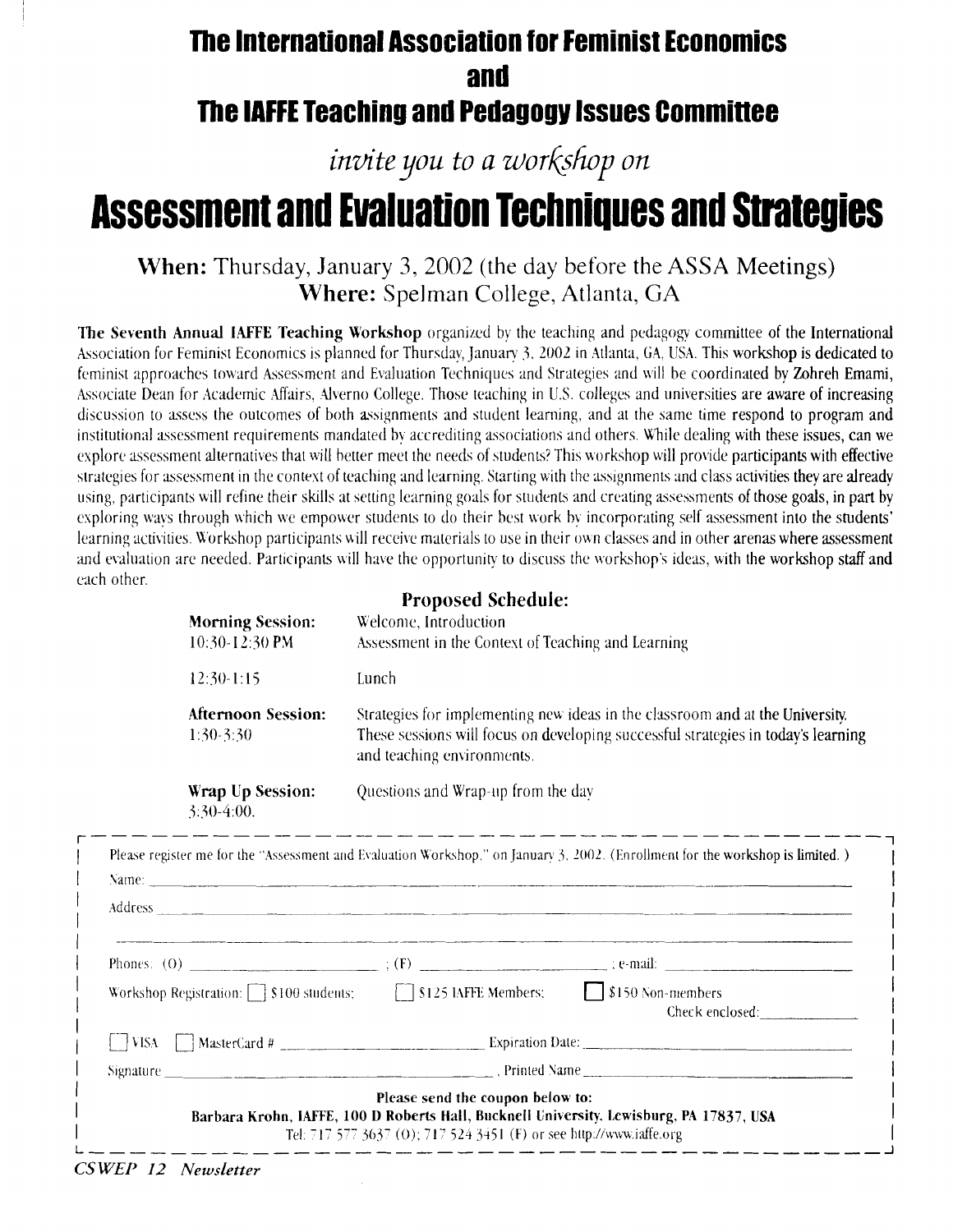# **Job Postings**

· 《 · · · · · · · · ·

Available positions are located on the CSWEP web site: http://www.cswep.org.

Candidates seeking positions are also encouraged to visit the American Economic Associations Job Postings for Economists (JOE): http://www.eco.utexas.edu/joe.

Organizations and departments wishing to add to this list should contact: Joan Haworth, CSWEP Chair.

### **EAST CAROLINA UNIVERSITY**

Qualified applicants are being sought for the position of Department Chair in the Department of Economics at East Carolina University. Details about the position and application information can be found on the department's web page at http://www.ecu.edu/econ/as

well as in the November issue of JOE. If you have questions, feel free to contact Marjorie Baldwin, a CSWEP member and tenured professor at East Carolina.

### UNIVERSITY OF CALIFORNIA, SAN DIEGO

#### **Assistant Professor**

The Department of Economics (http://econ.ucsd.edu) invites applications for one Assistant Professor (tenure track) position specializing in education economics with field knowledge in labor economics or public finance. The candidate will participate in CREATE (The Center for Research in Educational Equity, Assessment, and Teaching Excellence), the interdisciplinary center on campus that focuses on issues of educational equity and diversity (http:// create.ucsd.edu).

#### **Qualifications**

Applicants should have or expect to complete a Ph.D. in economics by September 1, 2002.

#### **Salary & Benefits**

Commensurate with qualifications and based on University of California pay scales. The University of California has excellent benefits.

#### **How to Apply**

Candidates should provide vita, 3 original letters of reference (sent under separate cover) and a sample of their work. Deadline for receipt of all materials in their entirety is November 30, 2001.

**CONTACT:** CREATE Recruitment Director, Department of Economics 0508-CSW, University of California San Diego, 9500 Gilman Drive, La Jolla. CA 92093-0508

#### **Lecturer with Potential Security of Employment**

The Department of Economics is seeking an instructor deeply committed to undergraduate instruction to fill the position of Lecturer with Potential Security of Employment. This position closely parallels a professorial tenure track position; level of appointment dependent upon experience and qualifications and contingent upon funding.

In addition to teaching, this individual is expected to oversee the economics undergraduate program; assist with staffing undergraduate courses and recruitment of temporary faculty as needed; oversee curricular development and seek to ensure that course offerings are coordinated and consistently taught year to year; advise students in the program; assist faculty dealing with student problems; and in general, ensure that the program meets the needs of our students.

#### **Qualifications**

Junior applicants must hold a Ph.D. in economics or be advanced to candidacy with degree expected before September 2002. Senior applicants must hold a Ph.D. in economics and have a distinguished teaching record. Senior candidates may be considered for Security of Employment in their second year. The position begins on July 1, 2002.

Commensurate with qualifications and based on University of California pay scales. The University of California has excellent benefits. **How to Apply** 

Candidates should provide vita, teaching evaluations reflecting evidence of outstanding teaching performance, and names and addresses of 3 references. Teaching load is 6 quarter courses per vear: starting salary commensurate with experience. Deadline for receipt of all materials in their entirety is November 30, 2001.

**CONTACT:** LPSOE Recruitment Director, Department of Economics 0508-CSW, University of California San Diego, 9500 Gilman Drive, La Jolla CA 92093-0508.

#### **Assistant Professor (tenure track)**

The Department of Economics invites applications for one or more Assistant Professor (tenure track) positions in all fields of economics, an Associate Professor (tenured) position with a preference for specialty in applied economics and a full Professor (tenured) position with a preference for specialty in econometrics. All positions begin on July 1, 2002 (subject to budget provisions).

#### **Oualifications**

Candidates for the senior positions must have a Ph.D. in economics and a distinguished scholarly record in published research. Junior candidates must show potential for achieving significant results in original research. All candidates should possess strong teaching skills. Applicants for the junior positions should have or expect to complete a Ph.D. in economics by September 1, 2002.

#### **Salary & Benefits**

Commensurate with qualifications and based on University of California pay scales. The University of California has excellent benefits. **How to Apply** 

To apply, Assistant professor candidates should provide vita, 3 original letters of reference (sent under separate cover) and sample of their work. Associate professor and professor candidates should send vita and names/addresses of 4 references. Deadline for receipt of all materials in their entirety is November 30, 2001

**Contact:** Faculty Recruitment Director. Department of Economics, 0508-CSW, University of California, San Diego, 9500 Gilman Drive, La Jolla, CA 92093-0508

An equal opportunity-affirmative action employer.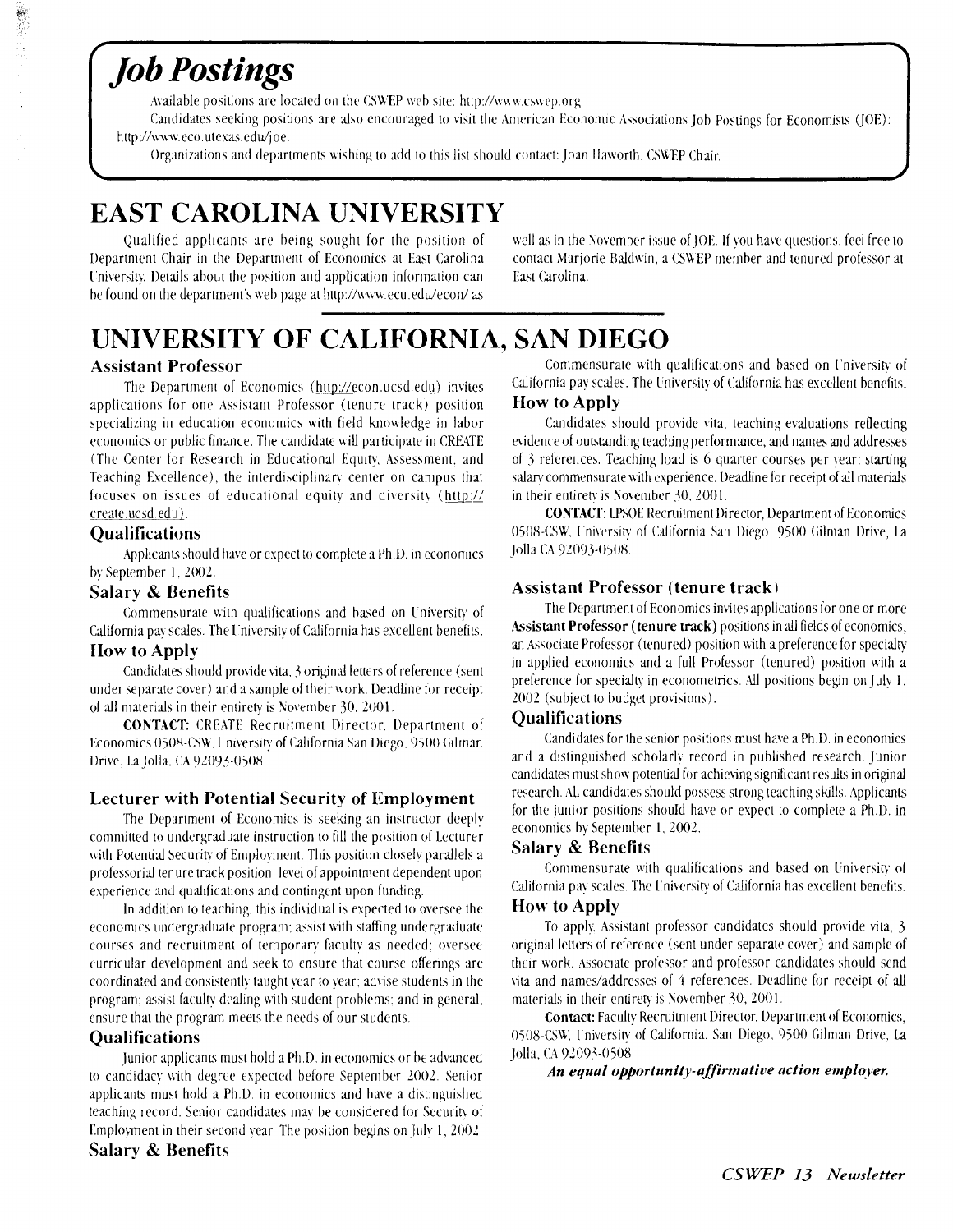# *Membership* - *a Source of Ideas, Priorities and In formation!*

Women in the economics profession, who are part of the CSWP umbrella, number in the thousands. Like all professionals women have moved from one position to another and in and out of the labor force so keeping current addresses is sometimes a problem. However, our group of women has been very good at keeping us informed as to their location and their activities. This is a great help to the CSWEP Board in planning our activities, knowing what needs more support, and identifying women economist's concerns.

We are pleased to have over 4.800 women in our database, of which about one third are actively participating in (SWEP activities. While academic positions dominate our employment, approximately one fourth of the active members are in government or business organizations. Almost  $60\%$  of the active women economists in our base are tenured faculty, while slightly less than 10% are on a tenure track.

Our data has many uses in addition to the mailing labels for the newsletters we send out three times a year. We respond to frequent requests from academic and government institutions for lists of women who are interested in being considered for appointments on committees or new positions. These requests

usually have requirements concerning the degree held and the field so those are important data to keep current.

We also use these data to provide a network tool for our members to keep in contact. The website at cswep.org will eventually include a roster of members who are current in their contributions and who have not asked to be removed from public lists. Member's preferences as to privacy and information dissemination are important to us so we ask each person to keep the questionnaire data current and supply us with their preferences on that questionnaire. Your *field*, your *location*, and your *degree date*, as well as your email address are important items on rhe questionnaire so please he sure to update them when you receive the questionnaire this fall.



# *MC Speaker Series*

On Thursday January 31st, CSWEP and the National Economics Club (NEC) are co-sponsoring a speaker in their continuing series of quarterly luncheon events in Washington, DC. Nancy Gordon, Associate Director for Demographic Programs of the Bureau of the Census and a former Chair of CWTP, uill speak on he herican Community Survey and reengineering the 2010 Census. Any changes in the date of the program will be announced on the NEC web page.

The luncheon begins at noon, ends at  $1:30$ , at the Chinatown Garden Restaurmt - 618 H Street **hW** (just eact of the H Street exit from the Chinatown/Gallery Place Metro Station). The speech begins at 12:40. Reservations are required for those who want lunch by I1AM on Tuesday January 29th through the NEC reservations line (703-739-9404). The cost of the luncheon is \$15 for CSWEP and NEC dues paying associates/members, \$20 for others.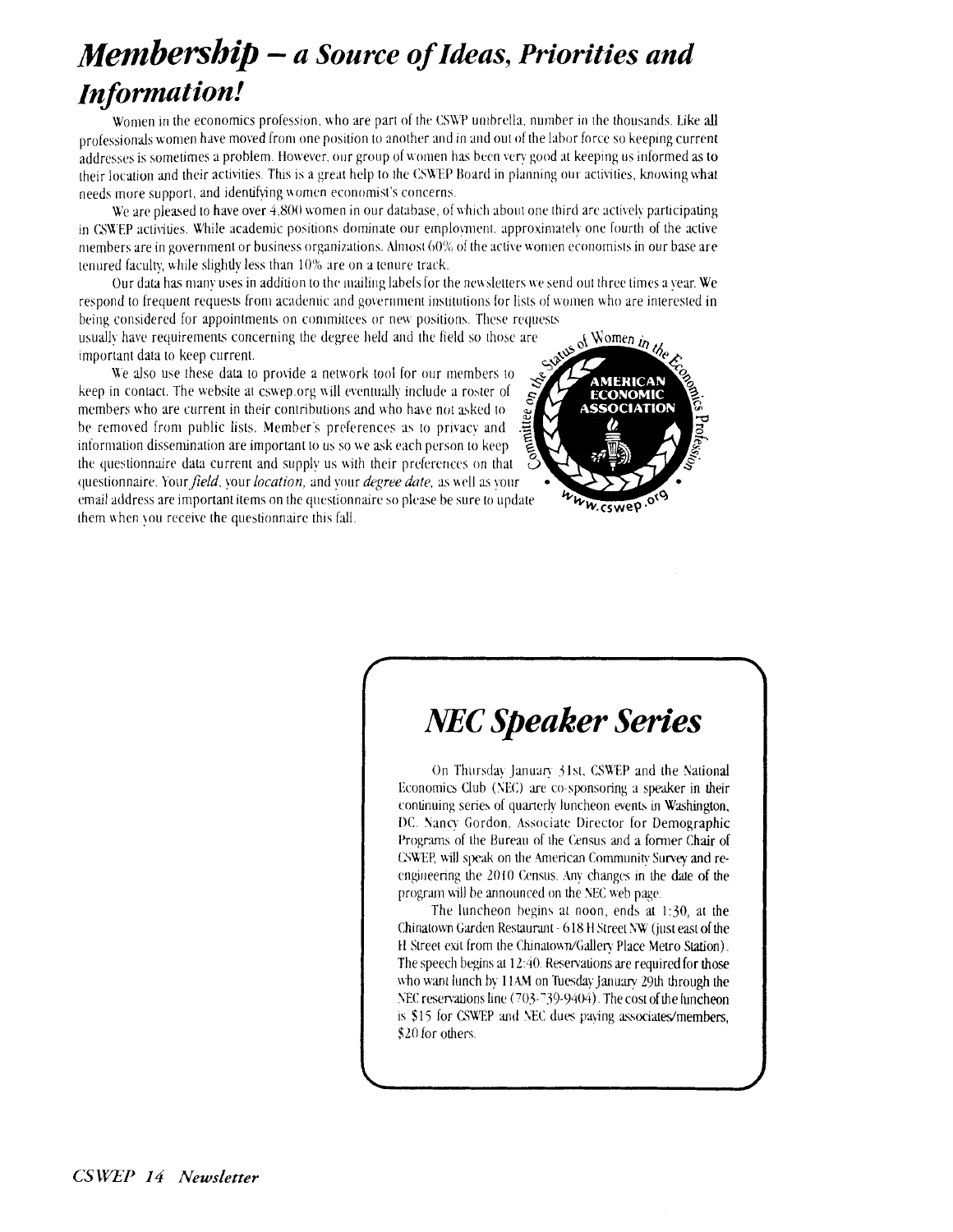

### **How to Become an Associate CSWEP** THE COMMITTEE ON THE STATUS OF WOMEN IN THE ECONOMICS PROFESSION CSWEP depends on all of its dues-paying associates to continue its activities. In addition to publishing the Newsletter, we maintain a Roster of women economists that is used by associates, employers, organizations establishing advisory groups, and the like. We also organize sessions at the meetings of the AEA and the regional economics associations and publish an annual report on the status of women in the profession. If you have not paid your dues for the current member year (July 1, 2000 - June 30, 2001), we urge you to do so. If you have paid, please pass this newsletter page on to a student, friend, or colleague and tell them about our work. Thank you! NOTICE: STUDENTS DO NOT HAVE TO PAY ASSOCIATE DUES !!! JUST SEND IN THIS APPLICATION WITH A NOTE FROM A FACULTY MEMBER VERIFYING YOUR STUDENT STATUS To become a dues-paying associate of CSWEP and receive our Newsletter and Roster, send this application, with a check for \$20 pavable to: **CSWEP** c/o Dr. Joan Haworth **4901 Tower Court** Tallahassee, FL 32303 Name Check here if currently an AEA member \_\_\_\_\_\_\_ Check one: Renewal of CSWEP associate New CSWEP associate \_\_\_\_\_\_\_\_ Student If you checked student, please indicate what institution you attend  $\frac{1}{2}$